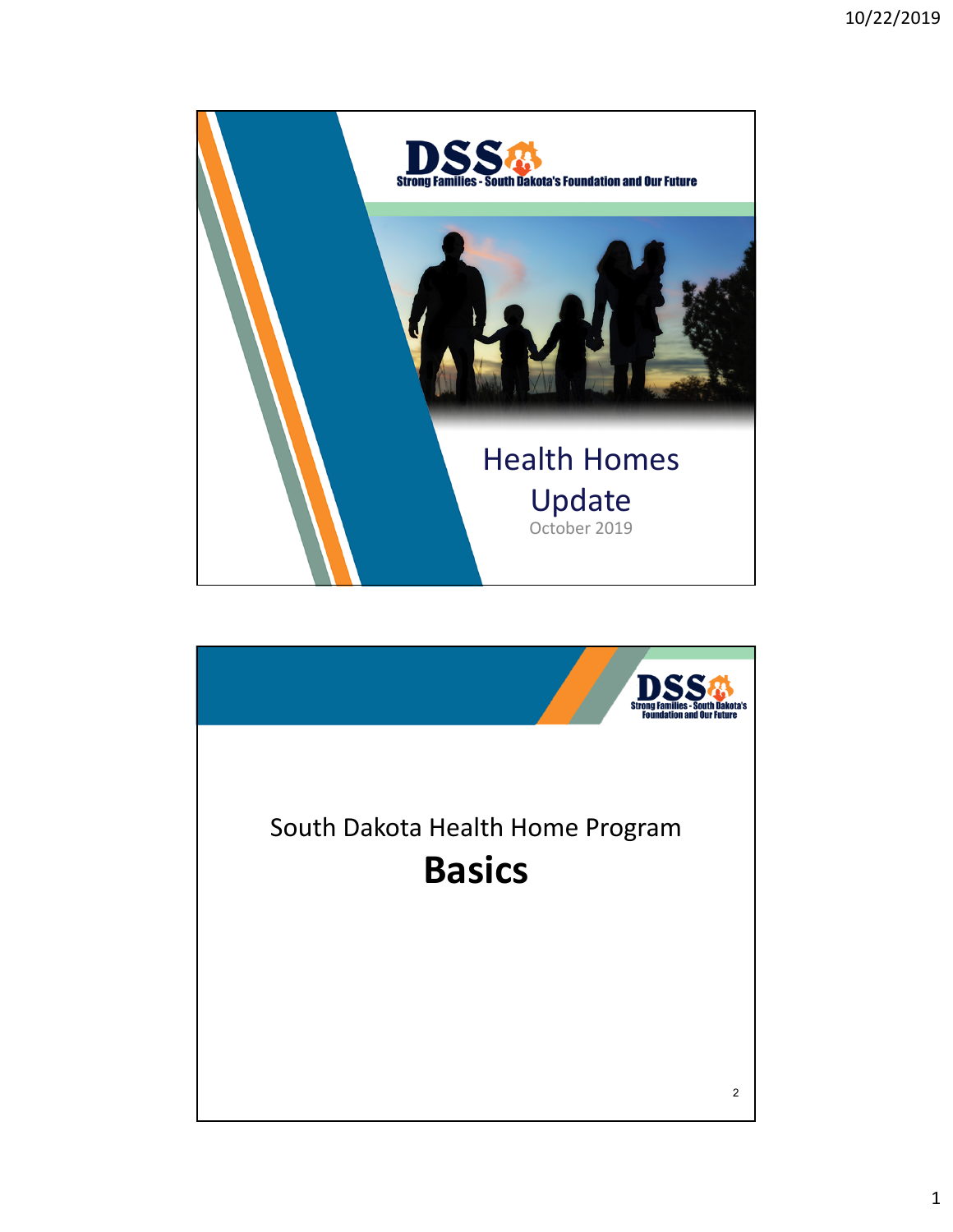![](_page_1_Figure_1.jpeg)

![](_page_1_Figure_2.jpeg)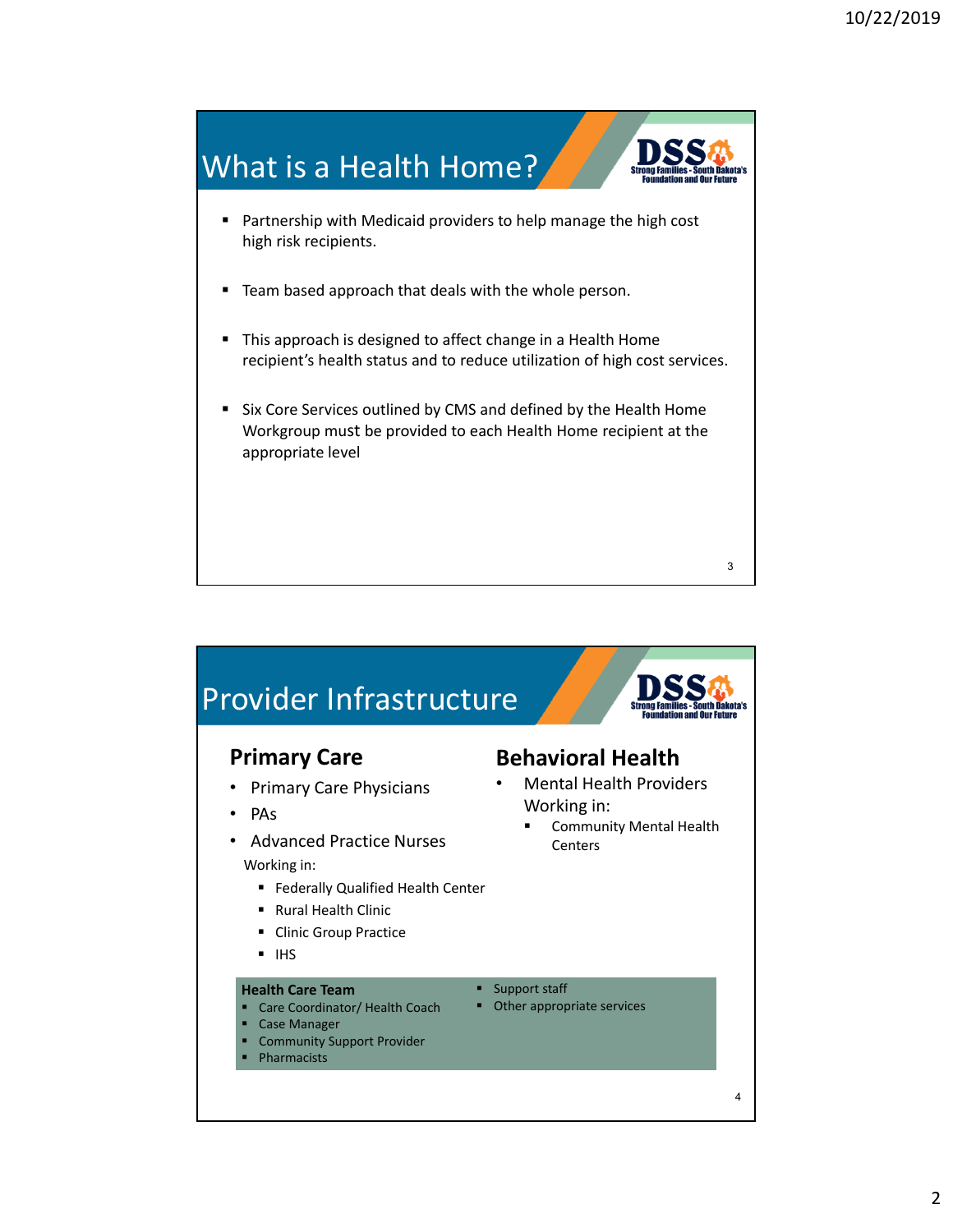## Who do Health Homes serve?

- Any Medicaid recipient who has…
	- Two or more chronic conditions OR one chronic and at risk for another (Defined separately):
		- o **Chronic conditions include:** Mental illness, substance abuse, asthma, COPD, diabetes, heart disease, hypertension, obesity, musculoskeletal, and neck and back disorders.
		- o **At risk conditions include:** Pre‐diabetes, tobacco use, cancer, hypercholesterolemia, depression, and use of multiple medications (6 or more classes of drugs).

5

- One severe mental illness or emotional disturbance.
- Eligibility based on 15 months of claims data based on diagnosis.
- Medicaid recipients that meet criteria are stratified into four tiers based on the recipient's illness severity using CDPS (Chronic Illness and Disability Payment System).

![](_page_2_Figure_9.jpeg)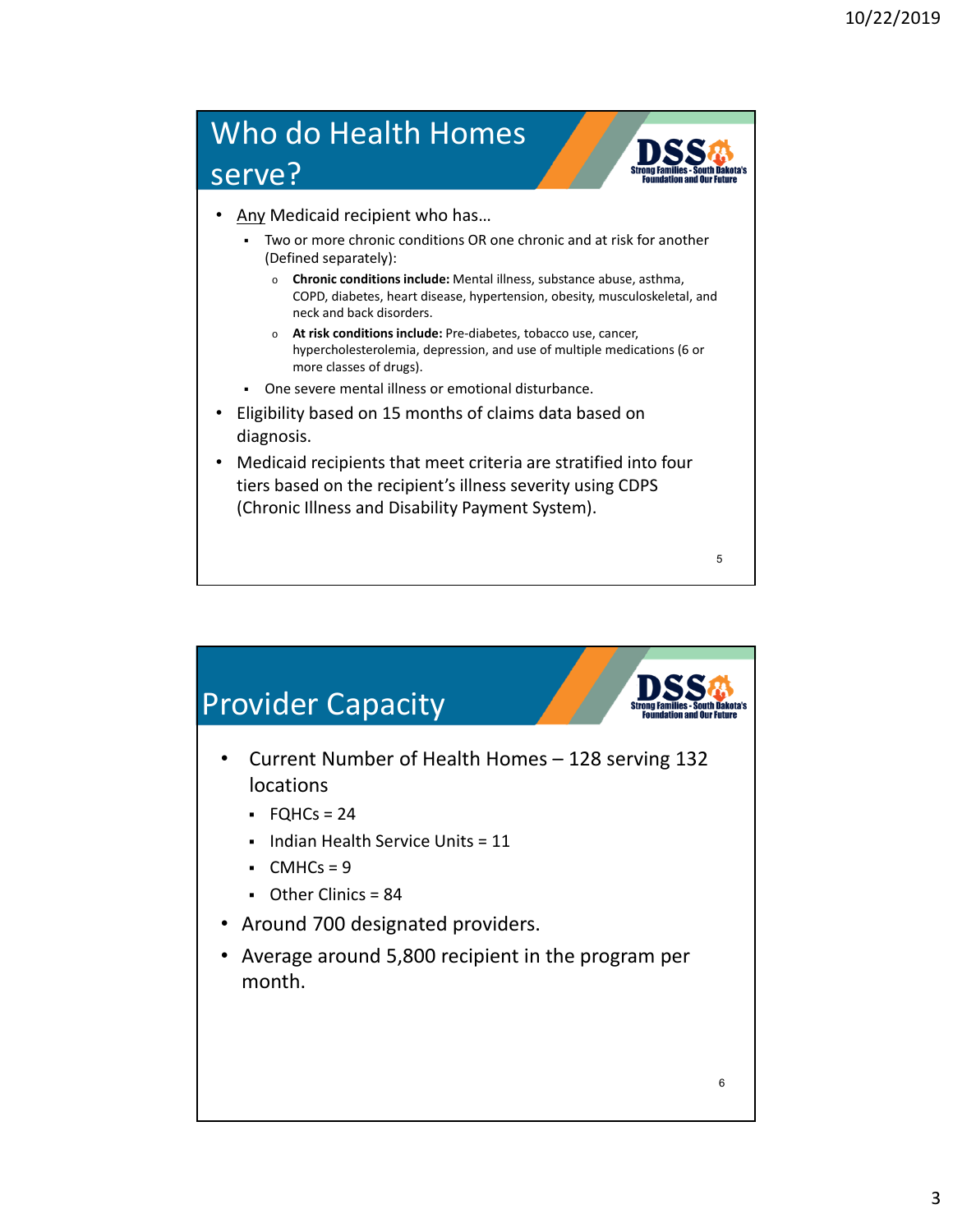![](_page_3_Figure_1.jpeg)

![](_page_3_Figure_2.jpeg)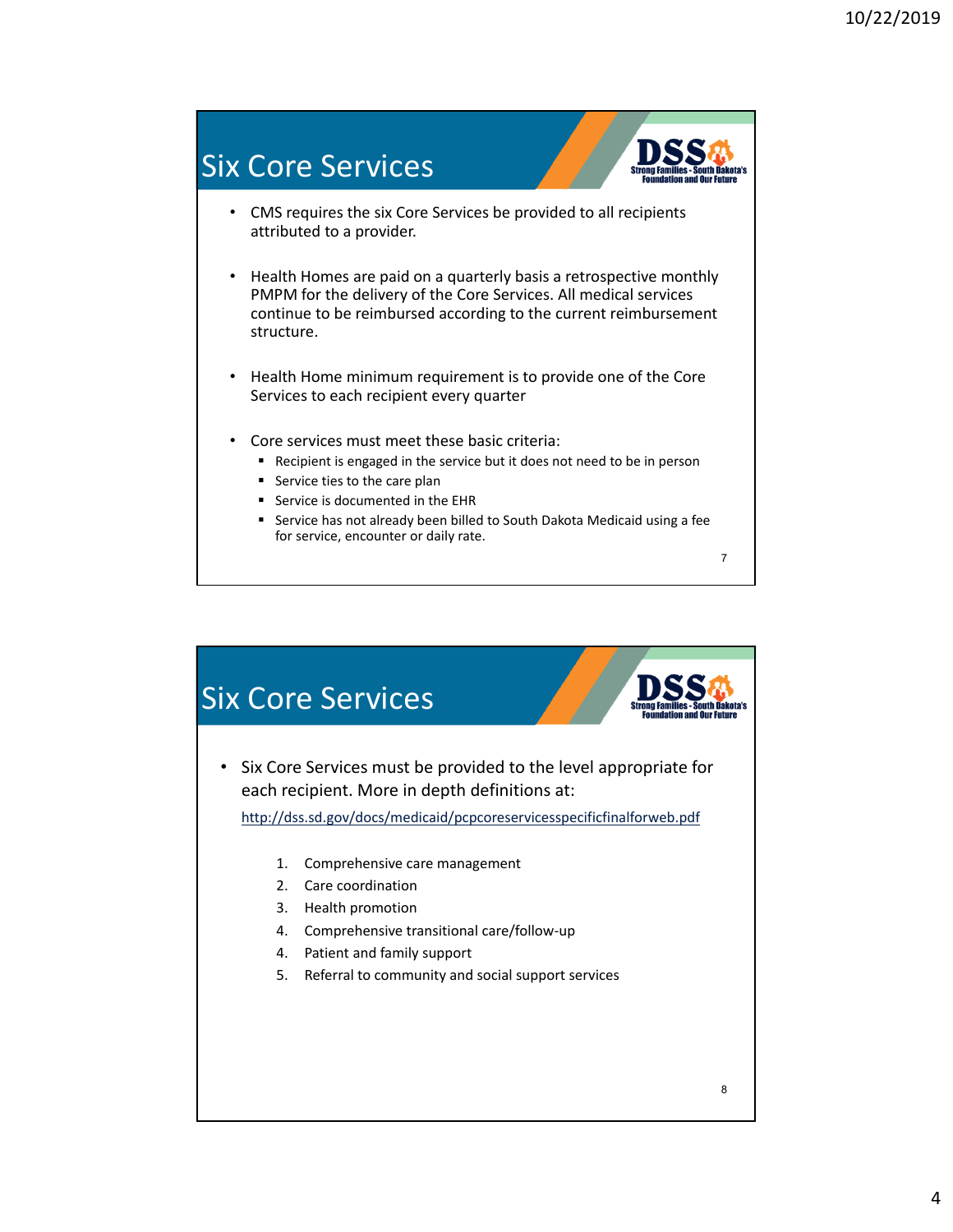![](_page_4_Picture_1.jpeg)

![](_page_4_Figure_2.jpeg)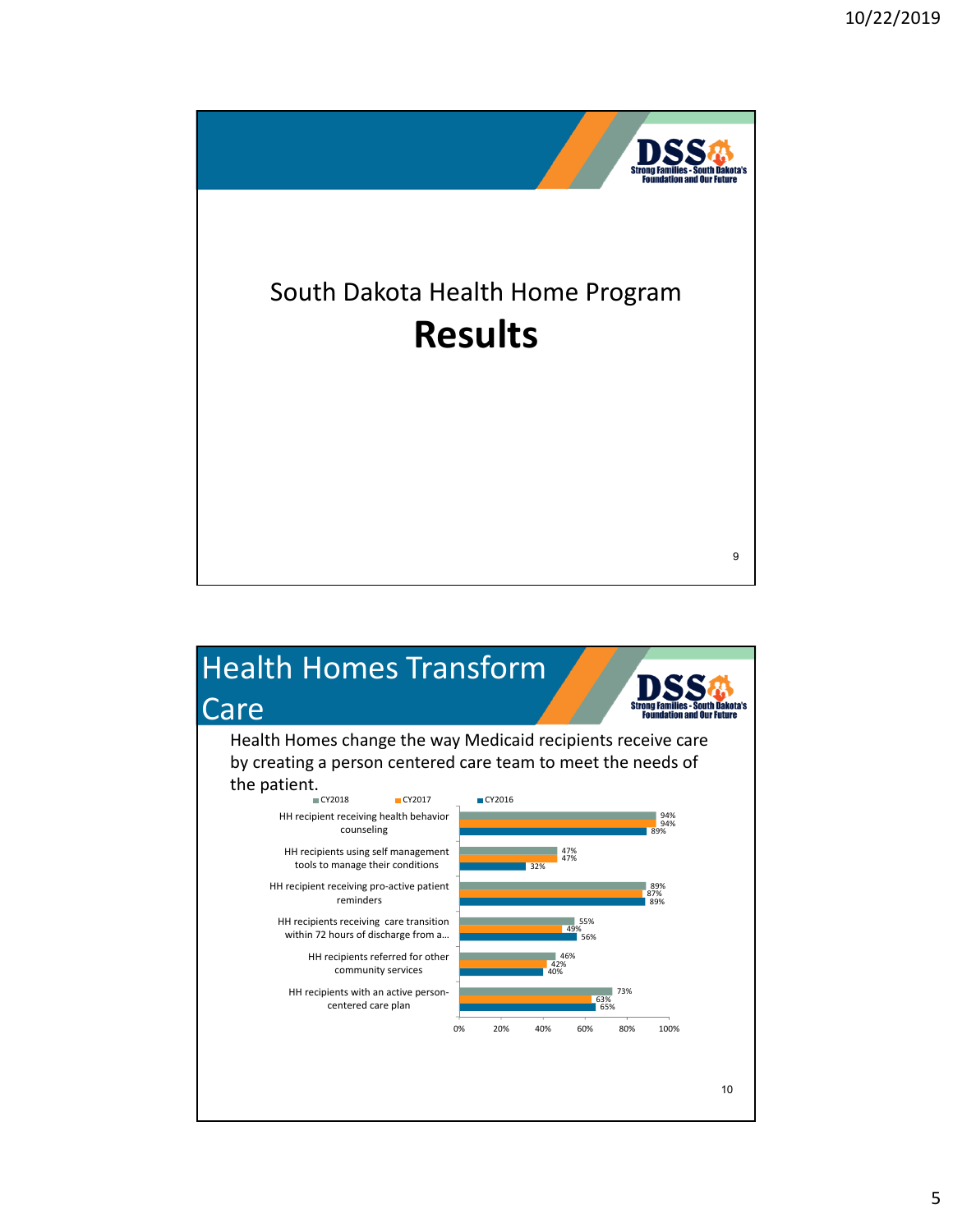![](_page_5_Figure_1.jpeg)

![](_page_5_Figure_2.jpeg)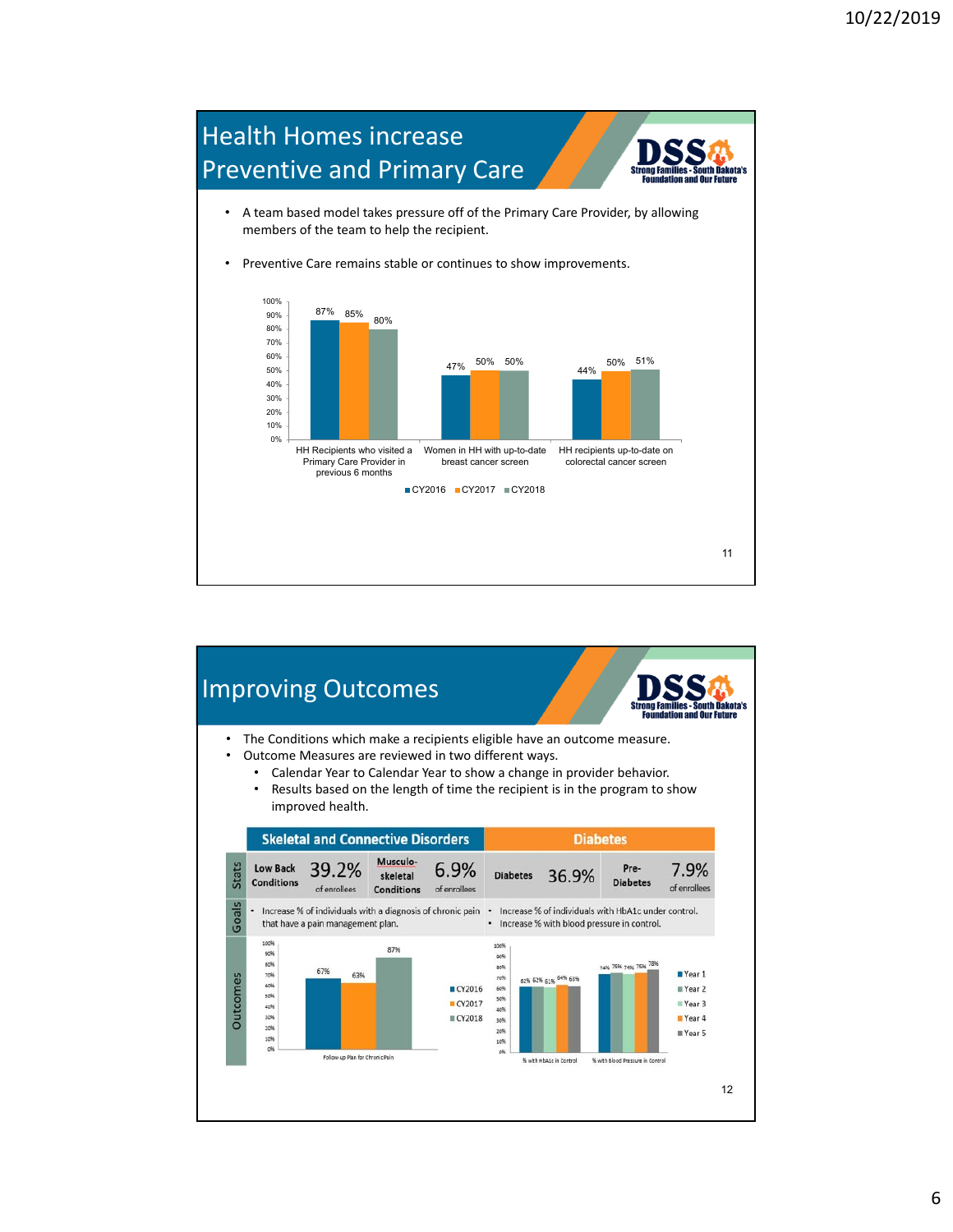## Improving Outcomes

![](_page_6_Picture_2.jpeg)

• Measures also display the percentage of individuals who have the condition along with the goal.

![](_page_6_Figure_4.jpeg)

![](_page_6_Figure_5.jpeg)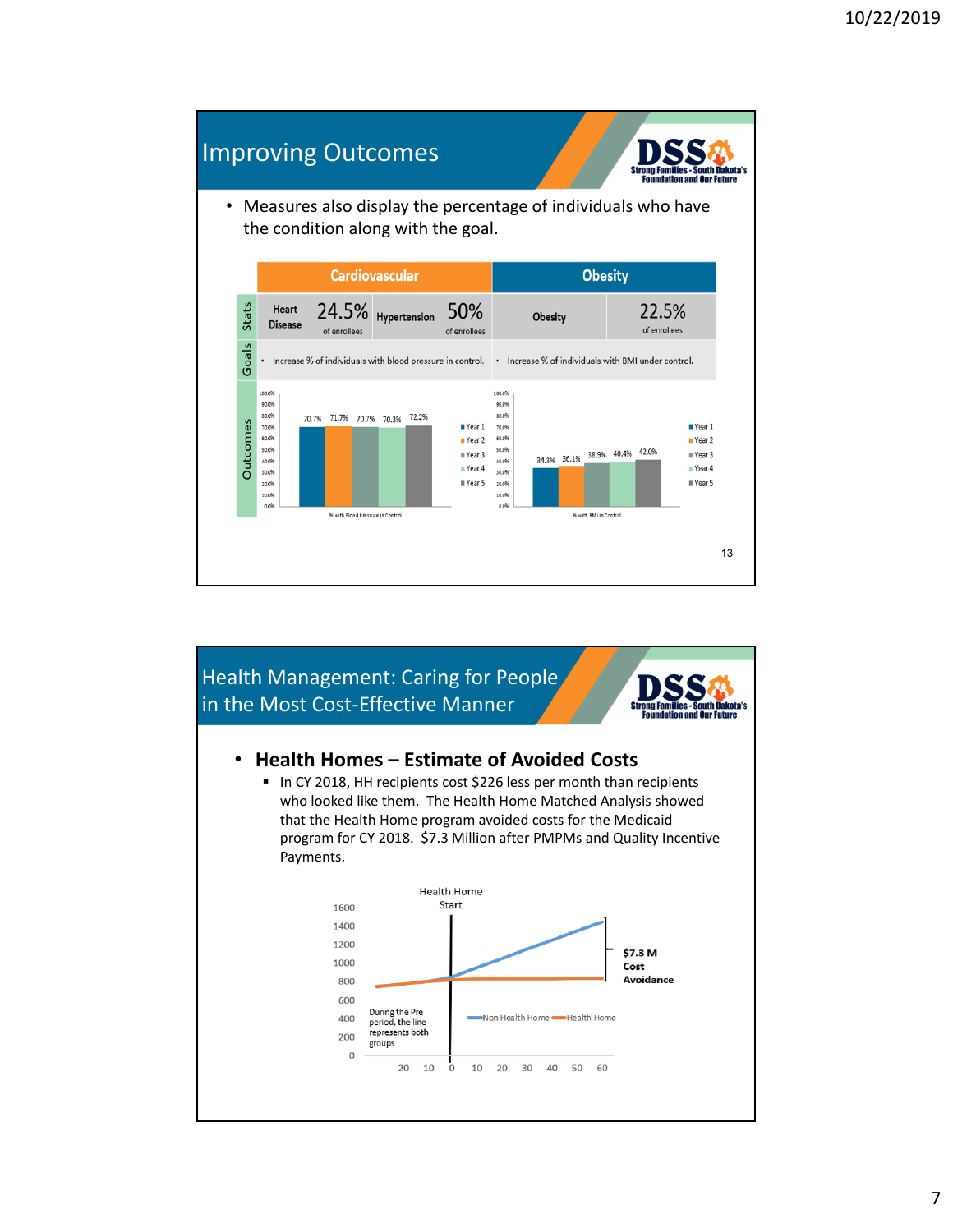![](_page_7_Figure_1.jpeg)

![](_page_7_Figure_2.jpeg)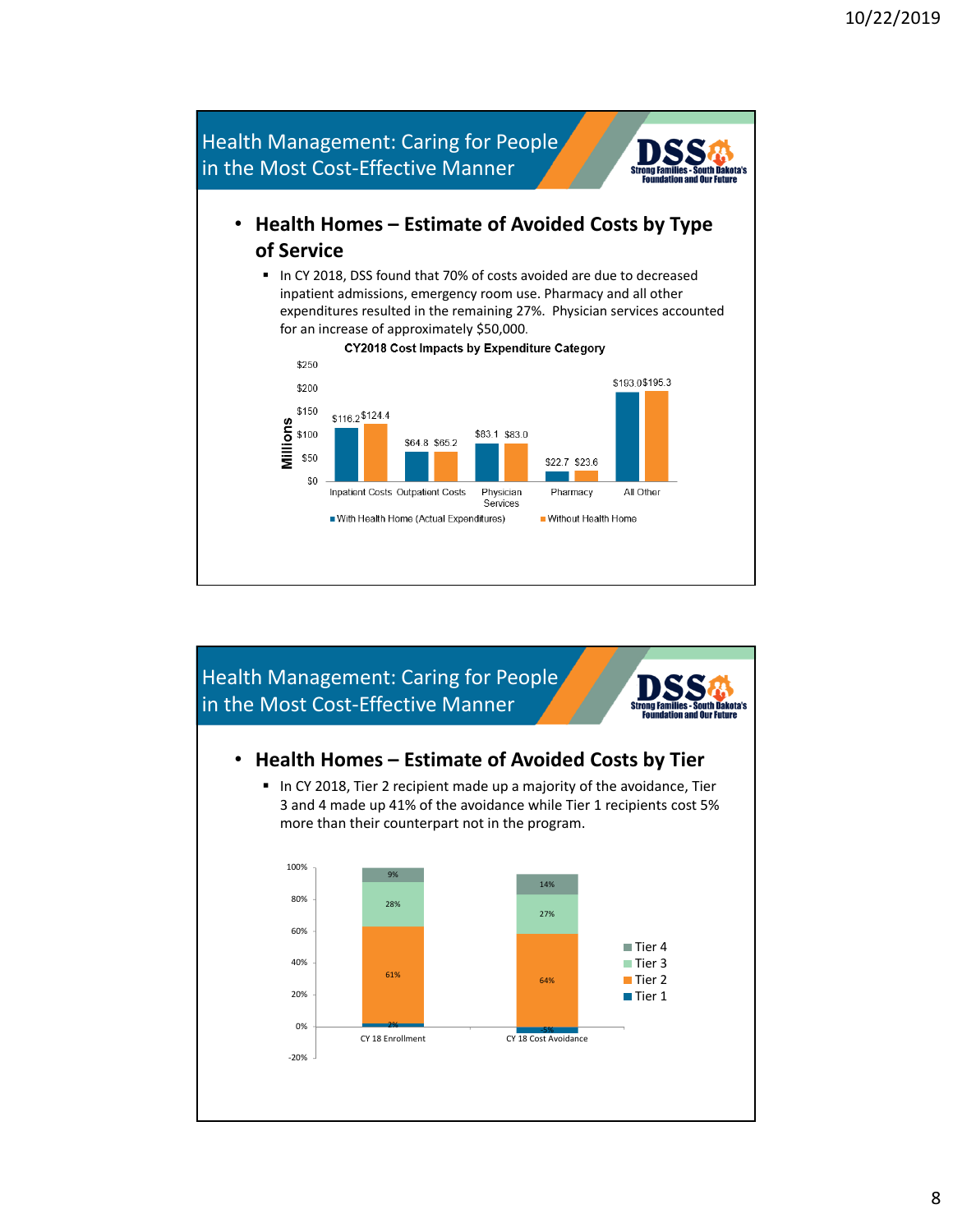![](_page_8_Figure_1.jpeg)

![](_page_8_Picture_2.jpeg)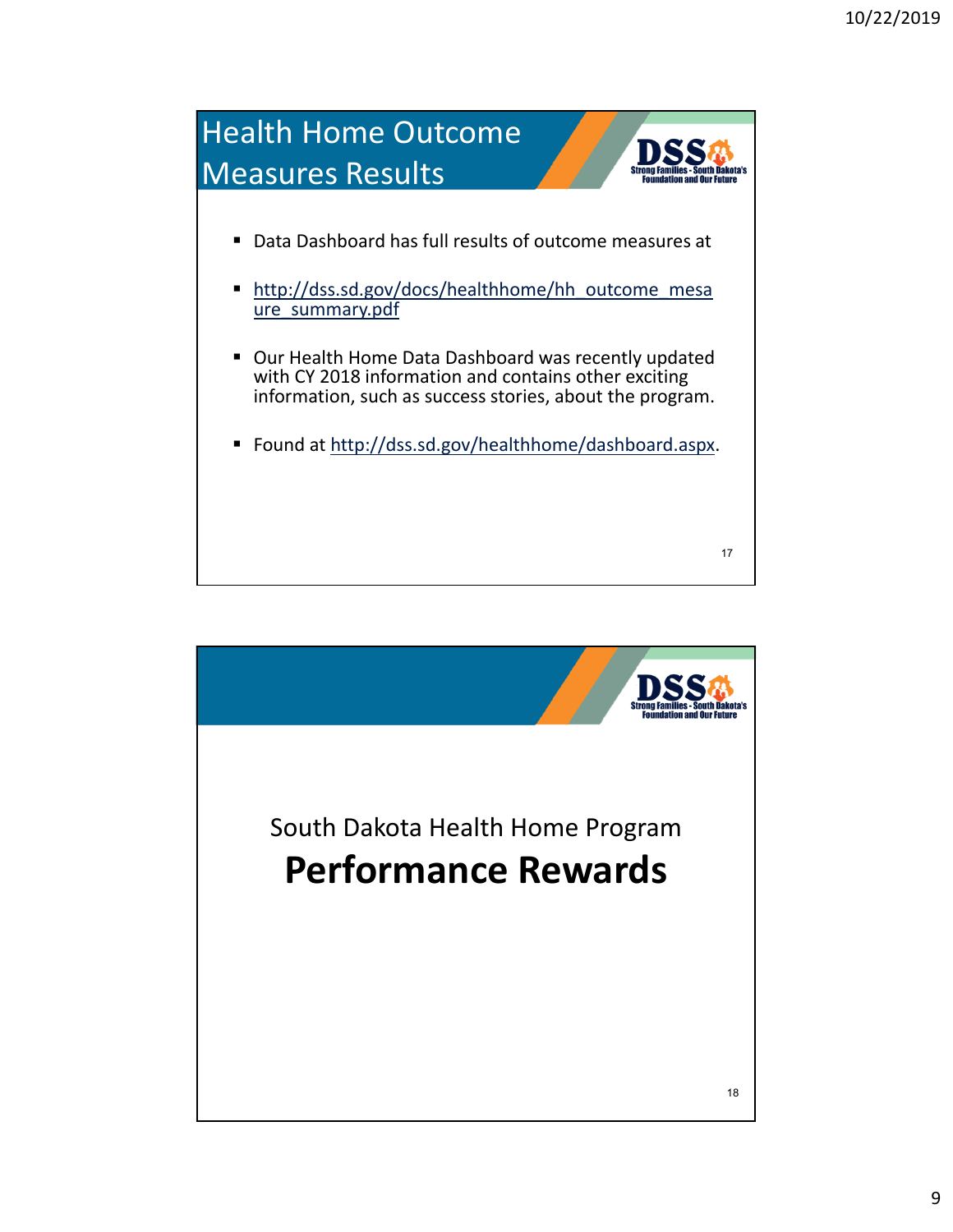![](_page_9_Figure_1.jpeg)

![](_page_9_Figure_2.jpeg)